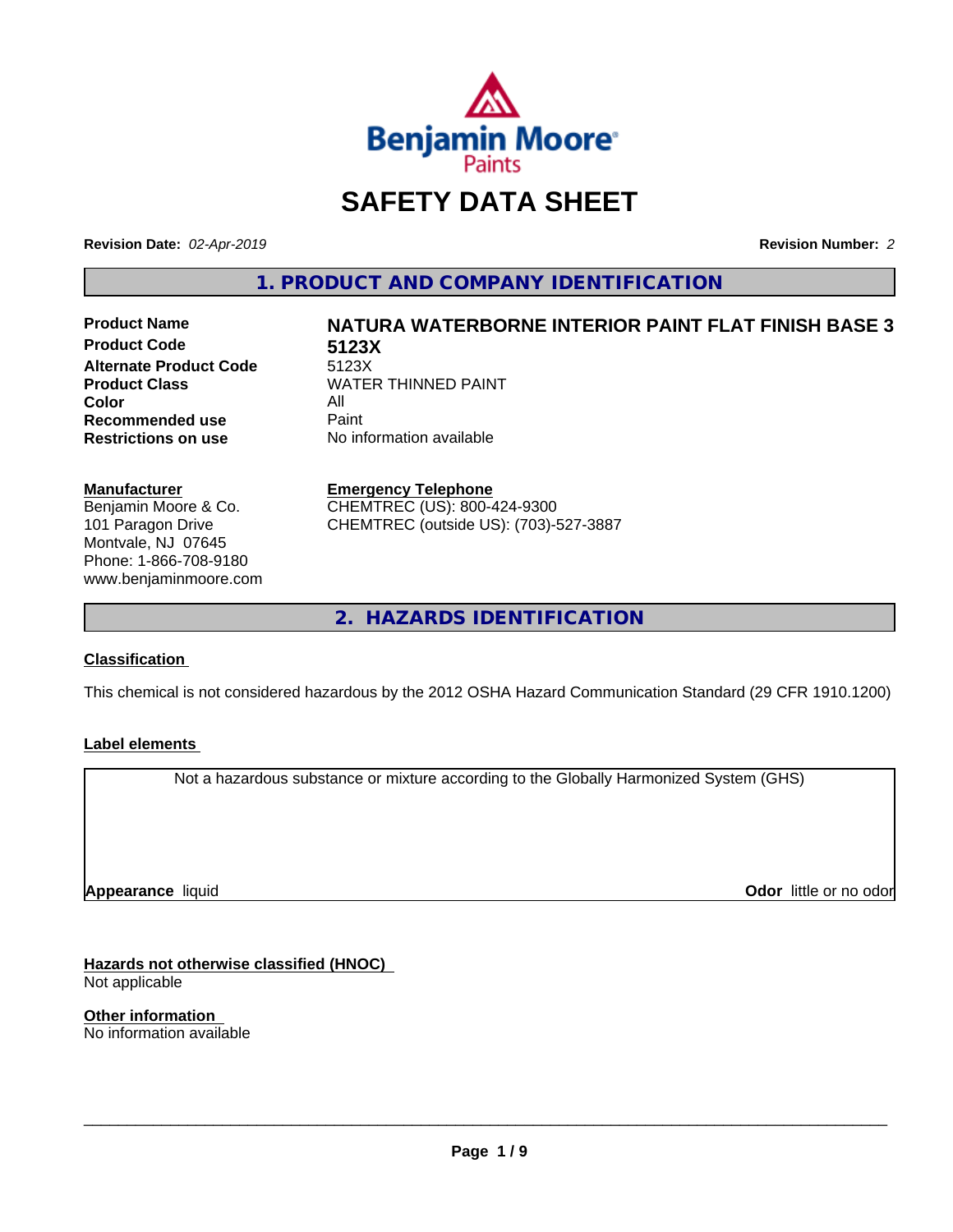# **3. COMPOSITION INFORMATION ON COMPONENTS**

\_\_\_\_\_\_\_\_\_\_\_\_\_\_\_\_\_\_\_\_\_\_\_\_\_\_\_\_\_\_\_\_\_\_\_\_\_\_\_\_\_\_\_\_\_\_\_\_\_\_\_\_\_\_\_\_\_\_\_\_\_\_\_\_\_\_\_\_\_\_\_\_\_\_\_\_\_\_\_\_\_\_\_\_\_\_\_\_\_\_\_\_\_

| Chemical name     | <b>CAS No.</b> | Weight-%  |
|-------------------|----------------|-----------|
| Nepheline svenite | 37244-96-5     | $15 - 20$ |
| Silica, amorphous | 7631-86-9      | - 5       |
| Kaolin, calcined  | 92704-41-1     | - 5       |
| Titanium dioxide  | 13463-67-7     | - 5       |

|                                                  | 4. FIRST AID MEASURES                                                                                    |
|--------------------------------------------------|----------------------------------------------------------------------------------------------------------|
| <b>General Advice</b>                            | No hazards which require special first aid measures.                                                     |
| <b>Eye Contact</b>                               | Rinse thoroughly with plenty of water for at least 15 minutes and consult a<br>physician.                |
| <b>Skin Contact</b>                              | Wash off immediately with soap and plenty of water while removing all<br>contaminated clothes and shoes. |
| <b>Inhalation</b>                                | Move to fresh air. If symptoms persist, call a physician.                                                |
| Ingestion                                        | Clean mouth with water and afterwards drink plenty of water. Consult a physician<br>if necessary.        |
| <b>Most Important</b><br><b>Symptoms/Effects</b> | None known.                                                                                              |
| <b>Notes To Physician</b>                        | Treat symptomatically.                                                                                   |

**5. FIRE-FIGHTING MEASURES**

| <b>Suitable Extinguishing Media</b>                                              | Use extinguishing measures that are appropriate to local<br>circumstances and the surrounding environment.                                   |
|----------------------------------------------------------------------------------|----------------------------------------------------------------------------------------------------------------------------------------------|
| <b>Protective Equipment And Precautions For</b><br><b>Firefighters</b>           | As in any fire, wear self-contained breathing apparatus<br>pressure-demand, MSHA/NIOSH (approved or equivalent)<br>and full protective gear. |
| <b>Specific Hazards Arising From The Chemical</b>                                | Closed containers may rupture if exposed to fire or<br>extreme heat.                                                                         |
| <b>Sensitivity To Mechanical Impact</b>                                          | No.                                                                                                                                          |
| <b>Sensitivity To Static Discharge</b>                                           | No.                                                                                                                                          |
| <b>Flash Point Data</b><br>Flash Point (°F)<br>Flash Point (°C)<br><b>Method</b> | Not applicable<br>Not applicable<br>Not applicable                                                                                           |
| <b>Flammability Limits In Air</b>                                                |                                                                                                                                              |
| Lower flammability limit:                                                        | Not applicable                                                                                                                               |
|                                                                                  |                                                                                                                                              |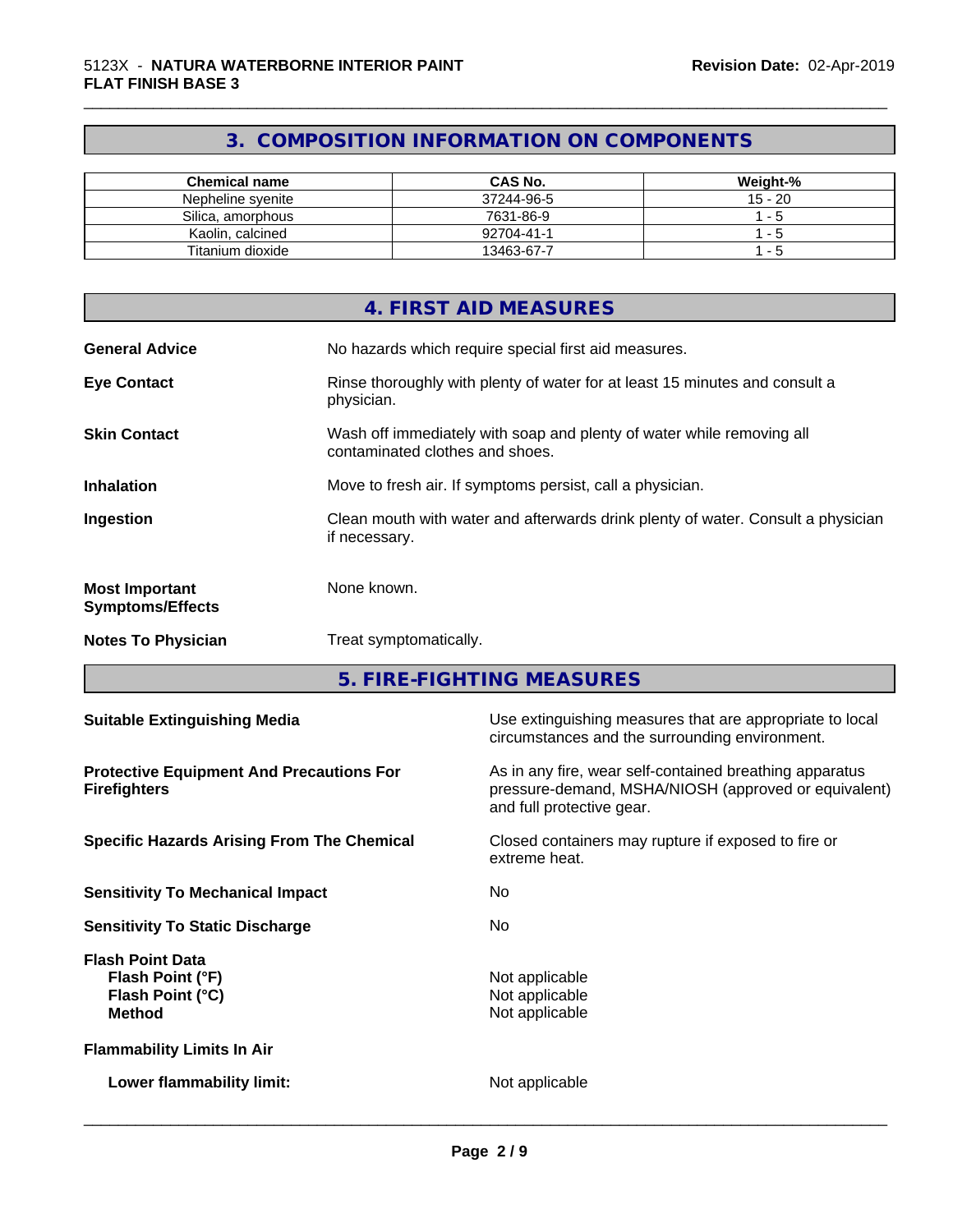# **Upper flammability limit:** Not applicable **NFPA Health:** 1 **Flammability:** 0 **Instability:** 0 **Special:** Not Applicable

### **NFPA Legend**

- 0 Not Hazardous
- 1 Slightly
- 2 Moderate
- 3 High
- 4 Severe

*The ratings assigned are only suggested ratings, the contractor/employer has ultimate responsibilities for NFPA ratings where this system is used.*

\_\_\_\_\_\_\_\_\_\_\_\_\_\_\_\_\_\_\_\_\_\_\_\_\_\_\_\_\_\_\_\_\_\_\_\_\_\_\_\_\_\_\_\_\_\_\_\_\_\_\_\_\_\_\_\_\_\_\_\_\_\_\_\_\_\_\_\_\_\_\_\_\_\_\_\_\_\_\_\_\_\_\_\_\_\_\_\_\_\_\_\_\_

*Additional information regarding the NFPA rating system is available from the National Fire Protection Agency (NFPA) at www.nfpa.org.*

### **6. ACCIDENTAL RELEASE MEASURES**

| <b>Personal Precautions</b>      | Avoid contact with skin, eyes and clothing. Ensure adequate ventilation.                                                                                                         |
|----------------------------------|----------------------------------------------------------------------------------------------------------------------------------------------------------------------------------|
| <b>Other Information</b>         | Prevent further leakage or spillage if safe to do so.                                                                                                                            |
| <b>Environmental precautions</b> | See Section 12 for additional Ecological Information.                                                                                                                            |
| <b>Methods for Cleaning Up</b>   | Soak up with inert absorbent material. Sweep up and shovel into suitable<br>containers for disposal.                                                                             |
|                                  | 7. HANDLING AND STORAGE                                                                                                                                                          |
| Handling                         | Avoid contact with skin, eyes and clothing. Avoid breathing vapors, spray mists or<br>sanding dust. In case of insufficient ventilation, wear suitable respiratory<br>equipment. |
| <b>Storage</b>                   | Keep container tightly closed. Keep out of the reach of children.                                                                                                                |

**Incompatible Materials** No information available

### **8. EXPOSURE CONTROLS/PERSONAL PROTECTION**

### **Exposure Limits**

| <b>Chemical name</b> | <b>ACGIH TLV</b>           | <b>OSHA PEL</b>   |
|----------------------|----------------------------|-------------------|
| Silica, amorphous    | N/E                        | 20 mppcf - TWA    |
| Titanium dioxide     | 10 ma/m <sup>3</sup> - TWA | 15 mg/m $3$ - TWA |

### **Legend**

ACGIH - American Conference of Governmental Industrial Hygienists Exposure Limits OSHA - Occupational Safety & Health Administration Exposure Limits N/E - Not Established

**Engineering Measures** Ensure adequate ventilation, especially in confined areas.

 $\overline{\phantom{a}}$  ,  $\overline{\phantom{a}}$  ,  $\overline{\phantom{a}}$  ,  $\overline{\phantom{a}}$  ,  $\overline{\phantom{a}}$  ,  $\overline{\phantom{a}}$  ,  $\overline{\phantom{a}}$  ,  $\overline{\phantom{a}}$  ,  $\overline{\phantom{a}}$  ,  $\overline{\phantom{a}}$  ,  $\overline{\phantom{a}}$  ,  $\overline{\phantom{a}}$  ,  $\overline{\phantom{a}}$  ,  $\overline{\phantom{a}}$  ,  $\overline{\phantom{a}}$  ,  $\overline{\phantom{a}}$ 

### **Personal Protective Equipment**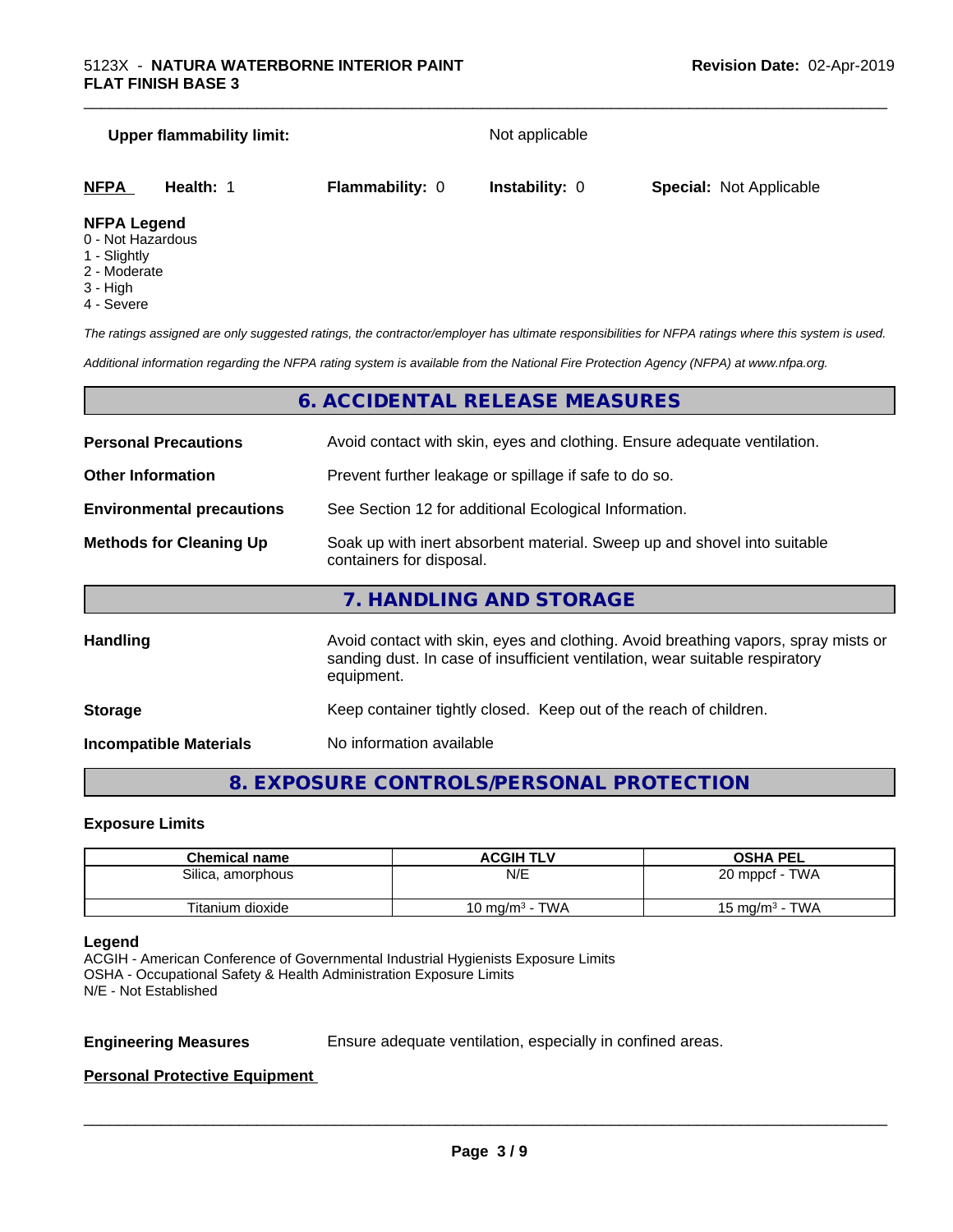| <b>Eye/Face Protection</b>    | Safety glasses with side-shields.                                        |
|-------------------------------|--------------------------------------------------------------------------|
| <b>Skin Protection</b>        | Protective gloves and impervious clothing.                               |
| <b>Respiratory Protection</b> | In case of insufficient ventilation wear suitable respiratory equipment. |
| <b>Hygiene Measures</b>       | Avoid contact with skin, eyes and clothing. Remove and wash contaminated |

### **9. PHYSICAL AND CHEMICAL PROPERTIES**

clothing before re-use. Wash thoroughly after handling.

**Appearance** liquid **Odor** little or no odor **Odor Threshold No information available No information available Density (Ibs/gal)** 10.4 - 10.8 **Specific Gravity** 1.25 - 1.28 **pH** No information available **Viscosity (cps)** No information available **Solubility(ies)** No information available **Water solubility Water solubility Water solubility Water solubility Water solubility Water solution Evaporation Rate No information available No information available Vapor pressure** No information available **No information** available **Vapor density Vapor density No information available Wt.** % Solids 50 - 60 **Vol. % Solids** 40 - 50 **Wt. % Volatiles** 40 - 50 **Vol. % Volatiles** 50 - 60 **VOC Regulatory Limit (g/L)** 0 **Boiling Point (°F)** 212 **Boiling Point (°C)** 100 **Freezing Point (°F)** 32 **Freezing Point (°C)** 0 **Flash Point (°F)**<br> **Flash Point (°C)**<br> **Flash Point (°C)**<br> **Point (°C) Flash Point (°C) Method** Not applicable **Flammability (solid, gas)** Not applicable **Upper flammability limit:** Not applicable **Lower flammability limit:** Not applicable **Autoignition Temperature (°F)** No information available **Autoignition Temperature (°C)** No information available **Decomposition Temperature (°F)** No information available **Decomposition Temperature (°C)**<br> **Partition coefficient Partition coefficient 1 Partition available No information available** 

# **No information available**

\_\_\_\_\_\_\_\_\_\_\_\_\_\_\_\_\_\_\_\_\_\_\_\_\_\_\_\_\_\_\_\_\_\_\_\_\_\_\_\_\_\_\_\_\_\_\_\_\_\_\_\_\_\_\_\_\_\_\_\_\_\_\_\_\_\_\_\_\_\_\_\_\_\_\_\_\_\_\_\_\_\_\_\_\_\_\_\_\_\_\_\_\_

### **10. STABILITY AND REACTIVITY**

| <b>Reactivity</b>             | Not Applicable                           |
|-------------------------------|------------------------------------------|
| <b>Chemical Stability</b>     | Stable under normal conditions.          |
| <b>Conditions to avoid</b>    | Prevent from freezing.                   |
| <b>Incompatible Materials</b> | No materials to be especially mentioned. |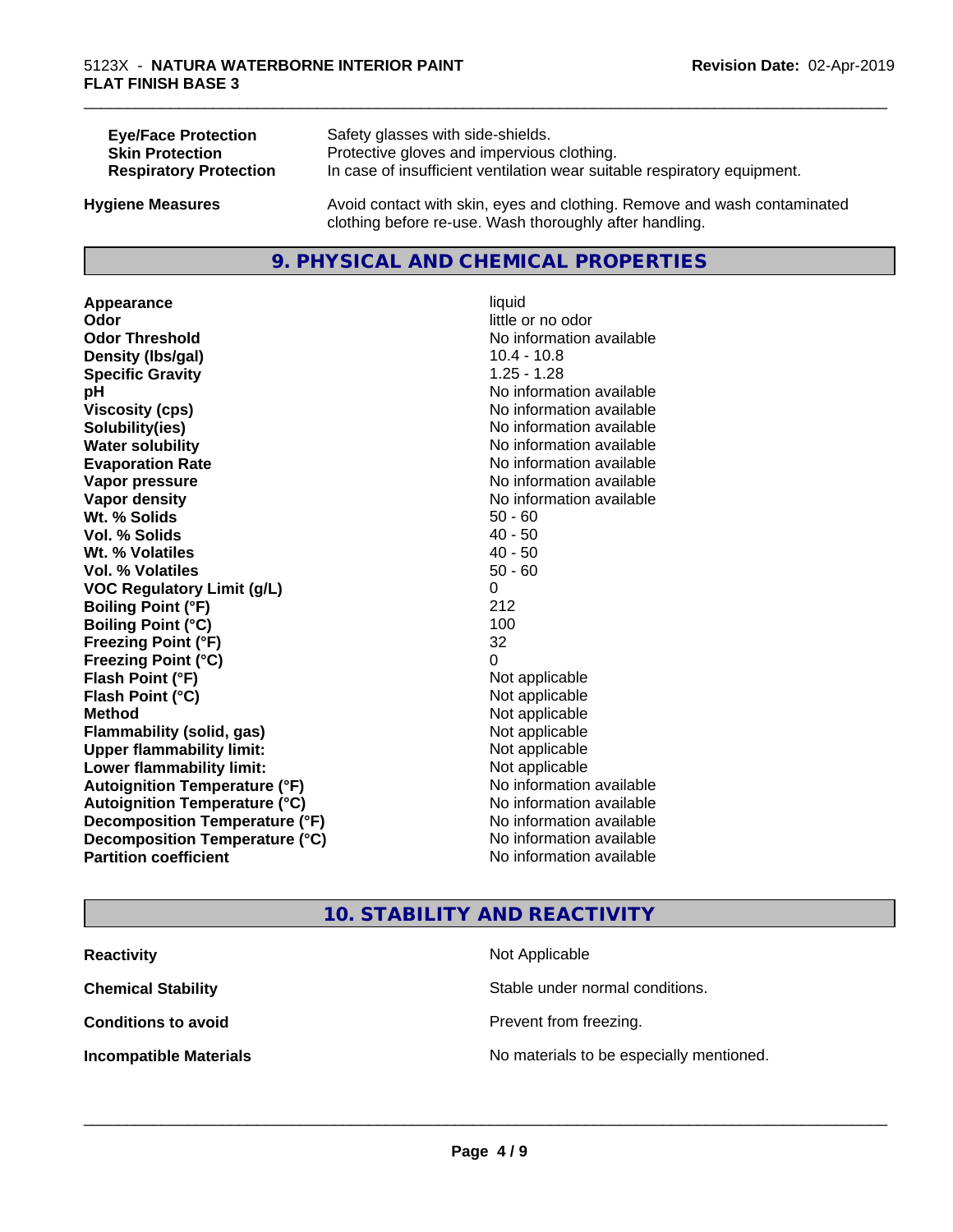### **Hazardous Decomposition Products** None under normal use.

**Possibility of hazardous reactions** None under normal conditions of use.

### **11. TOXICOLOGICAL INFORMATION**

**Product Information**

### **Information on likely routes of exposure**

**Principal Routes of Exposure** Eye contact, skin contact and inhalation.

**Acute Toxicity** 

**Product Information** No information available

### **Symptoms related to the physical,chemical and toxicological characteristics**

**Symptoms** No information available

### **Delayed and immediate effects as well as chronic effects from short and long-term exposure**

| Eye contact                     | May cause slight irritation.                                                    |
|---------------------------------|---------------------------------------------------------------------------------|
| <b>Skin contact</b>             | Substance may cause slight skin irritation.                                     |
| <b>Inhalation</b>               | May cause irritation of respiratory tract.                                      |
| Ingestion                       | Ingestion may cause gastrointestinal irritation, nausea, vomiting and diarrhea. |
| <b>Sensitization</b>            | No information available                                                        |
| <b>Neurological Effects</b>     | No information available.                                                       |
| <b>Mutagenic Effects</b>        | No information available.                                                       |
| <b>Reproductive Effects</b>     | No information available.                                                       |
| <b>Developmental Effects</b>    | No information available.                                                       |
| <b>Target organ effects</b>     | No information available.                                                       |
| <b>STOT - single exposure</b>   | No information available                                                        |
| <b>STOT - repeated exposure</b> | No information available                                                        |
| Other adverse effects           | No information available.                                                       |
| <b>Aspiration Hazard</b>        | No information available                                                        |

### **Numerical measures of toxicity**

**The following values are calculated based on chapter 3.1 of the GHS document**

| <b>ATEmix (oral)</b>   | 27168 mg/kg |  |
|------------------------|-------------|--|
| <b>ATEmix (dermal)</b> | 40876 mg/kg |  |

### **Component Information**

| Chemical name                  | Oral LD50             | Dermal LD50             | Inhalation LC50        |
|--------------------------------|-----------------------|-------------------------|------------------------|
| Silica, amorphous<br>7631-86-9 | $>$ 5000 mg/kg (Rat)  | $>$ 2000 mg/kg (Rabbit) | $> 2.2$ mg/L (Rat) 1 h |
| Kaolin, calcined<br>92704-41-1 | $>$ 2000 mg/kg (Rat)  |                         |                        |
| Titanium dioxide<br>13463-67-7 | $> 10000$ mg/kg (Rat) |                         |                        |

### **Carcinogenicity**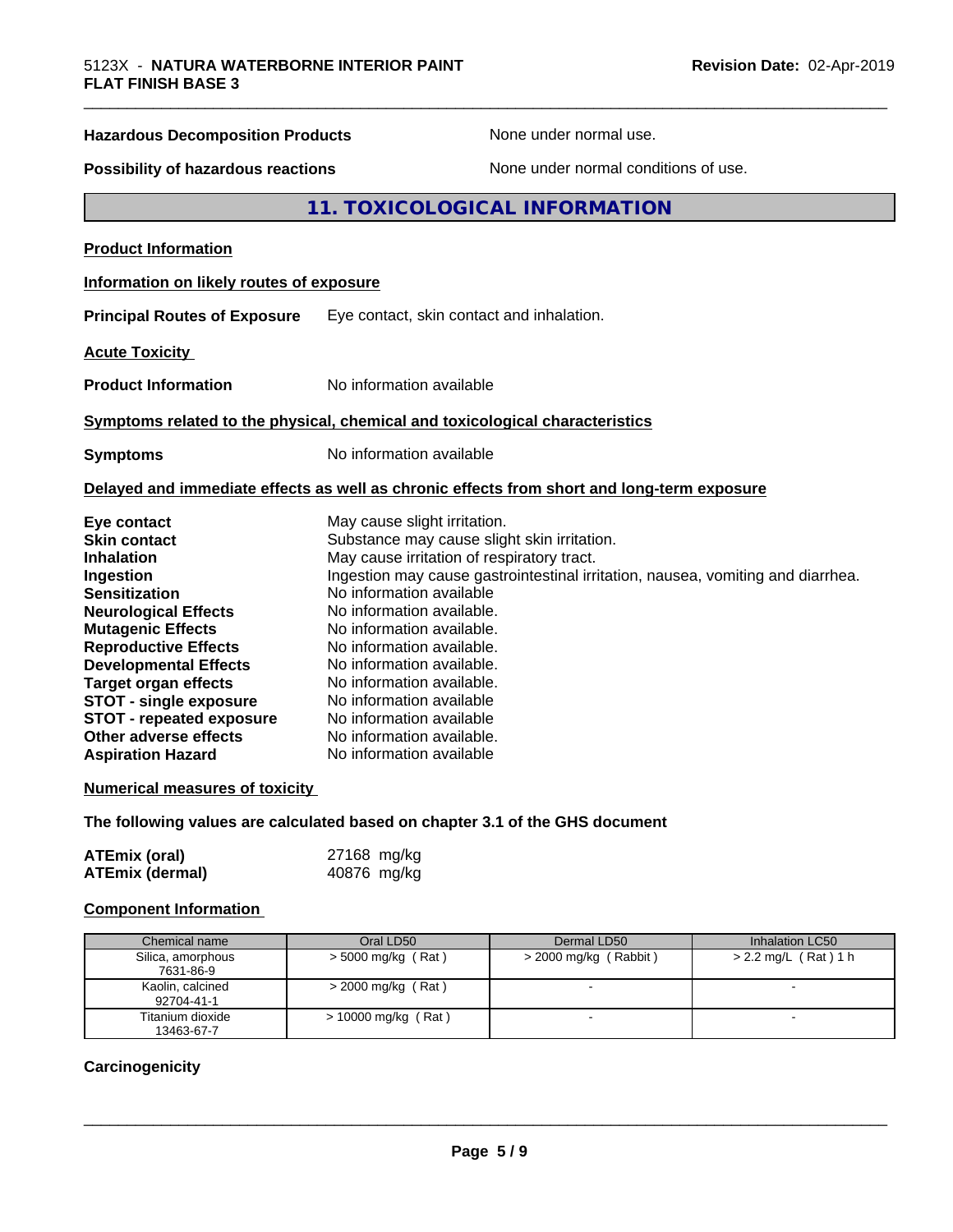*The information below indicateswhether each agency has listed any ingredient as a carcinogen:.*

| <b>Chemical</b><br>name  | <b>IARC</b>                    | <b>NTP</b> | <b>OSHA</b> |
|--------------------------|--------------------------------|------------|-------------|
|                          | . .<br>2B<br>Possible<br>Human |            | Listed<br>. |
| .<br>dioxide<br>⊺itanium | Carcinogen                     |            |             |

\_\_\_\_\_\_\_\_\_\_\_\_\_\_\_\_\_\_\_\_\_\_\_\_\_\_\_\_\_\_\_\_\_\_\_\_\_\_\_\_\_\_\_\_\_\_\_\_\_\_\_\_\_\_\_\_\_\_\_\_\_\_\_\_\_\_\_\_\_\_\_\_\_\_\_\_\_\_\_\_\_\_\_\_\_\_\_\_\_\_\_\_\_

• Although IARC has classified titanium dioxide as possibly carcinogenic to humans (2B), their summary concludes: "No significant exposure to titanium dioxide is thought to occur during the use of products in which titanium dioxide is bound to other materials, such as paint."

### **Legend**

IARC - International Agency for Research on Cancer NTP - National Toxicity Program OSHA - Occupational Safety & Health Administration

**12. ECOLOGICAL INFORMATION**

### **Ecotoxicity Effects**

The environmental impact of this product has not been fully investigated.

### **Product Information**

### **Acute Toxicity to Fish**

No information available

### **Acute Toxicity to Aquatic Invertebrates**

No information available

### **Acute Toxicity to Aquatic Plants**

No information available

### **Persistence / Degradability**

No information available.

### **Bioaccumulation**

No information available.

### **Mobility in Environmental Media**

No information available.

### **Ozone**

No information available

### **Component Information**

### **Acute Toxicity to Fish**

Titanium dioxide  $LC50:$  > 1000 mg/L (Fathead Minnow - 96 hr.)

### **Acute Toxicity to Aquatic Invertebrates**

No information available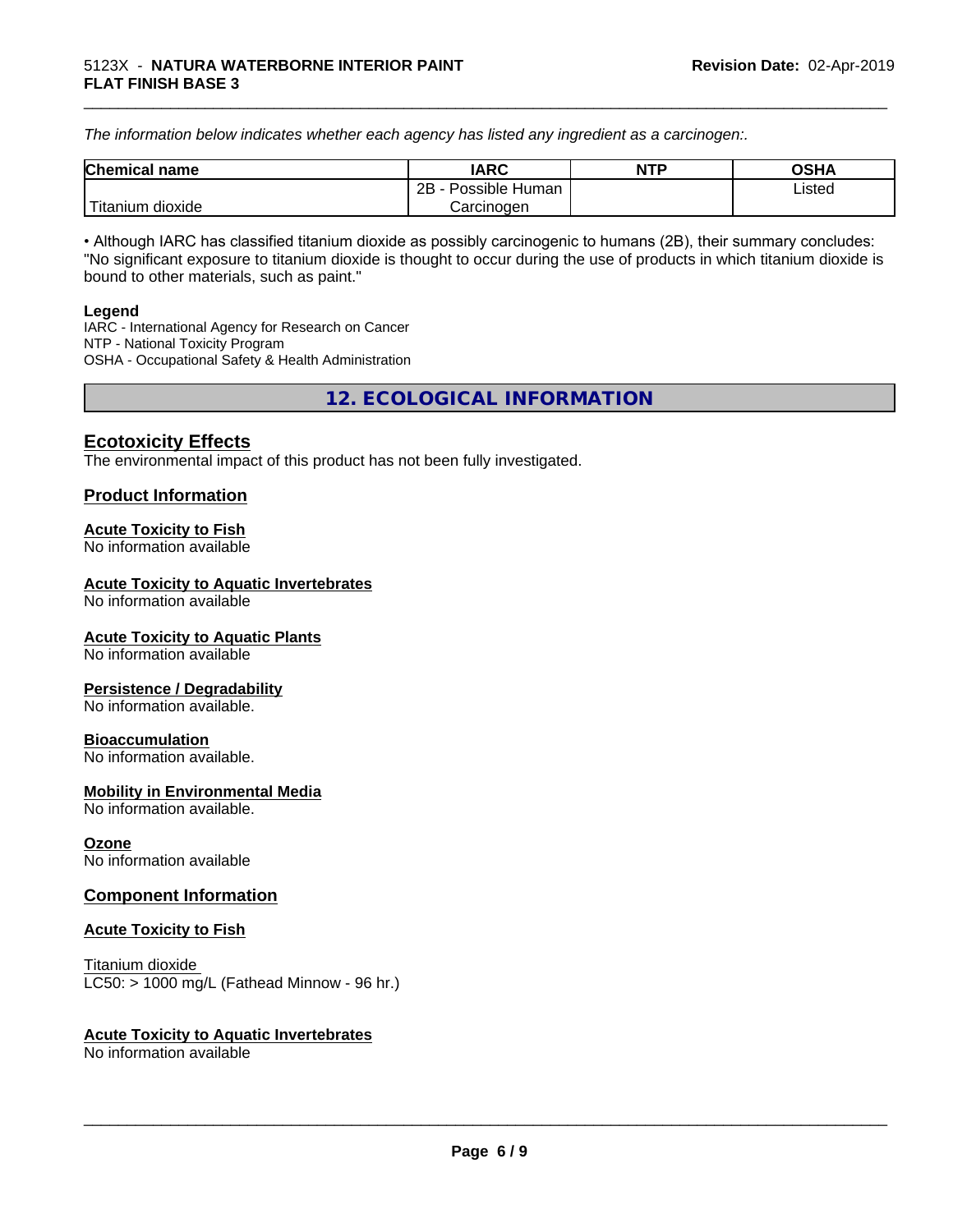### **Acute Toxicity to Aquatic Plants**

No information available

|                              | 13. DISPOSAL CONSIDERATIONS                                                                                                                                                                                               |
|------------------------------|---------------------------------------------------------------------------------------------------------------------------------------------------------------------------------------------------------------------------|
| <b>Waste Disposal Method</b> | Dispose of in accordance with federal, state, and local regulations. Local<br>requirements may vary, consult your sanitation department or state-designated<br>environmental protection agency for more disposal options. |
|                              | 14. TRANSPORT INFORMATION                                                                                                                                                                                                 |
| <b>DOT</b>                   | Not regulated                                                                                                                                                                                                             |
| <b>ICAO / IATA</b>           | Not regulated                                                                                                                                                                                                             |
| <b>IMDG/IMO</b>              | Not regulated                                                                                                                                                                                                             |
|                              | <b>15. REGULATORY INFORMATION</b>                                                                                                                                                                                         |

\_\_\_\_\_\_\_\_\_\_\_\_\_\_\_\_\_\_\_\_\_\_\_\_\_\_\_\_\_\_\_\_\_\_\_\_\_\_\_\_\_\_\_\_\_\_\_\_\_\_\_\_\_\_\_\_\_\_\_\_\_\_\_\_\_\_\_\_\_\_\_\_\_\_\_\_\_\_\_\_\_\_\_\_\_\_\_\_\_\_\_\_\_

## **International Inventories**

| <b>TSCA: United States</b> | Yes - All components are listed or exempt. |
|----------------------------|--------------------------------------------|
| <b>DSL: Canada</b>         | Yes - All components are listed or exempt. |

### **Federal Regulations**

| SARA 311/312 hazardous categorization |    |  |
|---------------------------------------|----|--|
| Acute health hazard                   | Nο |  |
| Chronic Health Hazard                 | Nο |  |

| Chronic Health Hazard             | NΩ |
|-----------------------------------|----|
| Fire hazard                       | Nο |
| Sudden release of pressure hazard | Nο |
| Reactive Hazard                   | Nο |

### **SARA 313**

Section 313 of Title III of the Superfund Amendments and Reauthorization Act of 1986 (SARA). This product contains a chemical or chemicals which are subject to the reporting requirements of the Act and Title 40 of the Code of Federal Regulations, Part 372:

*None*

**Clean Air Act,Section 112 Hazardous Air Pollutants (HAPs) (see 40 CFR 61)**

This product contains the following HAPs:

*None*

### **US State Regulations**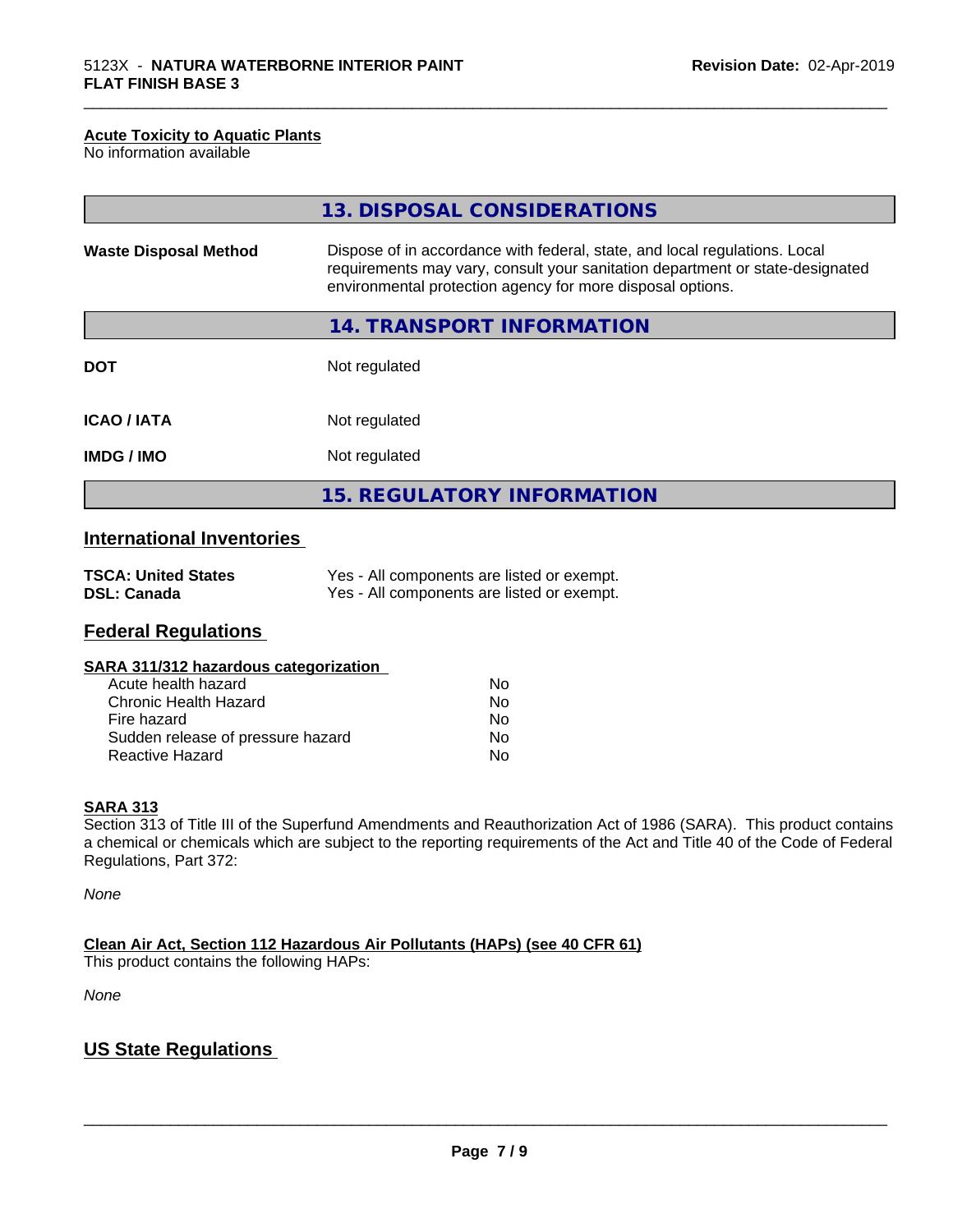### **State Right-to-Know**

| <b>Chemical</b><br>name              | - -<br>ма<br>nuscus<br>. | Jersev<br><b>NIOV</b> | Pennsylvania |
|--------------------------------------|--------------------------|-----------------------|--------------|
| $\sim \cdots$<br>amorphous<br>Silica |                          |                       |              |
| --<br>itanium<br>dioxide             |                          |                       |              |

**Legend**

X - Listed

## **16. OTHER INFORMATION**

| HMIS | <b>Health: 1</b> | <b>Flammability: 0</b> | <b>Reactivity: 0</b> |  |
|------|------------------|------------------------|----------------------|--|

\_\_\_\_\_\_\_\_\_\_\_\_\_\_\_\_\_\_\_\_\_\_\_\_\_\_\_\_\_\_\_\_\_\_\_\_\_\_\_\_\_\_\_\_\_\_\_\_\_\_\_\_\_\_\_\_\_\_\_\_\_\_\_\_\_\_\_\_\_\_\_\_\_\_\_\_\_\_\_\_\_\_\_\_\_\_\_\_\_\_\_\_\_

**HMIS Legend**

- 0 Minimal Hazard
- 1 Slight Hazard
- 2 Moderate Hazard
- 3 Serious Hazard
- 4 Severe Hazard
- <sup>\*</sup> Chronic Hazard
- X Consult your supervisor or S.O.P. for "Special" handling instructions.

*Note: The PPE rating has intentionally been left blank. Choose appropriate PPE that will protect employees from the hazards the material will present under the actual normal conditions of use.*

*Caution: HMISÒ ratings are based on a 0-4 rating scale, with 0 representing minimal hazards or risks, and 4 representing significant hazards or risks. Although HMISÒ ratings are not required on MSDSs under 29 CFR 1910.1200, the preparer, has chosen to provide them. HMISÒ ratings are to be used only in conjunction with a fully implemented HMISÒ program by workers who have received appropriate HMISÒ training. HMISÒ is a registered trade and service mark of the NPCA. HMISÒ materials may be purchased exclusively from J. J. Keller (800) 327-6868.*

 **WARNING!** If you scrape, sand, or remove old paint, you may release lead dust. LEAD IS TOXIC. EXPOSURE TO LEAD DUST CAN CAUSE SERIOUS ILLNESS, SUCH AS BRAIN DAMAGE, ESPECIALLY IN CHILDREN. PREGNANT WOMEN SHOULD ALSO AVOID EXPOSURE.Wear a NIOSH approved respirator to control lead exposure. Clean up carefully with a HEPA vacuum and a wet mop. Before you start, find out how to protect yourself and your family by contacting the National Lead Information Hotline at 1-800-424-LEAD or log on to www.epa.gov/lead.

| <b>Prepared By</b>                               | <b>Product Stewardship Department</b><br>Benjamin Moore & Co.<br>101 Paragon Drive<br>Montvale, NJ 07645<br>800-225-5554 |  |
|--------------------------------------------------|--------------------------------------------------------------------------------------------------------------------------|--|
| <b>Revision Date:</b><br><b>Revision Summary</b> | 02-Apr-2019<br>Not available                                                                                             |  |

### Disclaimer

The information contained herein is presented in good faith and believed to be accurate as of the effective date shown above. This information is furnished without warranty of any kind. Employers should use this information only as a **supplement to other information gathered by them and must make independent determination of suitability and** completeness of information from all sources to assure proper use of these materials and the safety and health of employees. Any use of this data and information must be determined by the user to be in accordance with applicable **federal, provincial, and local laws and regulations.**